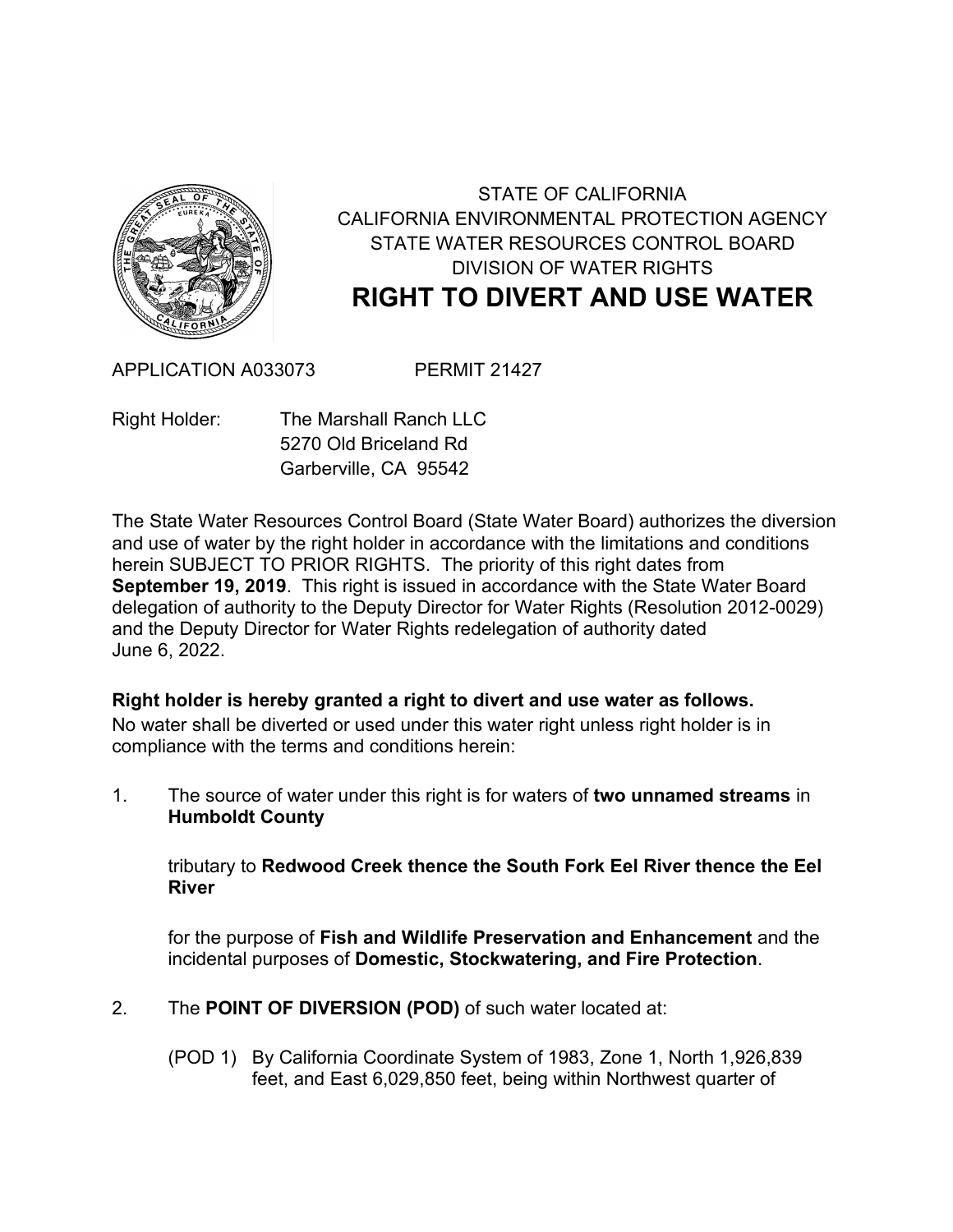Northwest quarter of Section 19, Township 4 South, Range 3 East, Humboldt Base and Meridian.

- (POD 2) By California Coordinate System of 1983, Zone 1, North 1,926,830 feet, and East 6,030,636 feet, being within Northwest quarter of Northwest quarter of Section 19, Township 4 South, Range 3 East, Humboldt Base and Meridian.
- The **PLACE OF STORAGE** of such water located at:
- (West Pond) By California Coordinate System of 1983, Zone 1, North 1,926,859 feet, and East 6,029,562 feet, being within Northwest quarter of Northwest quarter of Section 19, Township 4 South, Range 3 East, Humboldt Base and Meridian.
- (East Pond) By California Coordinate System of 1983, Zone 1, North 1,926,953 feet, and East 6,030,112 feet, being within Northwest quarter of Northwest quarter of Section 19, Township 4 South, Range 3 East, Humboldt Base and Meridian.
- (Tank Farm) By California Coordinate System of 1983, Zone 1, North 1,926,865 feet and East 6,030,341 feet, being within Northwest quarter of Northwest quarter of Section 19, Township 4 South, Range 3 East, Humboldt Base and Meridian.

## 3. The **PLACE OF USE** of such water located at:

Fish and Wildlife Preservation and Enhancement use in a portion of Redwood Creek. The upstream limit is the confluence of the western unnamed stream (where POD 1 is located) with Redwood Creek located at North 1,927,203 and East 6,029,550 feet by California Coordinate System, Zone 1, North American Datum 1983, being within Northwest quarter of Northwest quarter of Section 19, Township 4 South, Range 3 East, Humboldt Base and Meridian. The downstream limit is the confluence of Redwood Creek with the South Fork Eel River located at North 1,932,949 and East 6,048,002 feet by California Coordinate System, Zone 1, North American Datum 1983, being within Northwest quarter of Northeast quarter of Section 15, Township 4 South, Range 3 East, Humboldt Base and Meridian.

Incidental Domestic use at residence and shop located within Northeast quarter of Northwest quarter of Section 19, Township 4 South, Range 3 East, Humboldt Base and Meridian.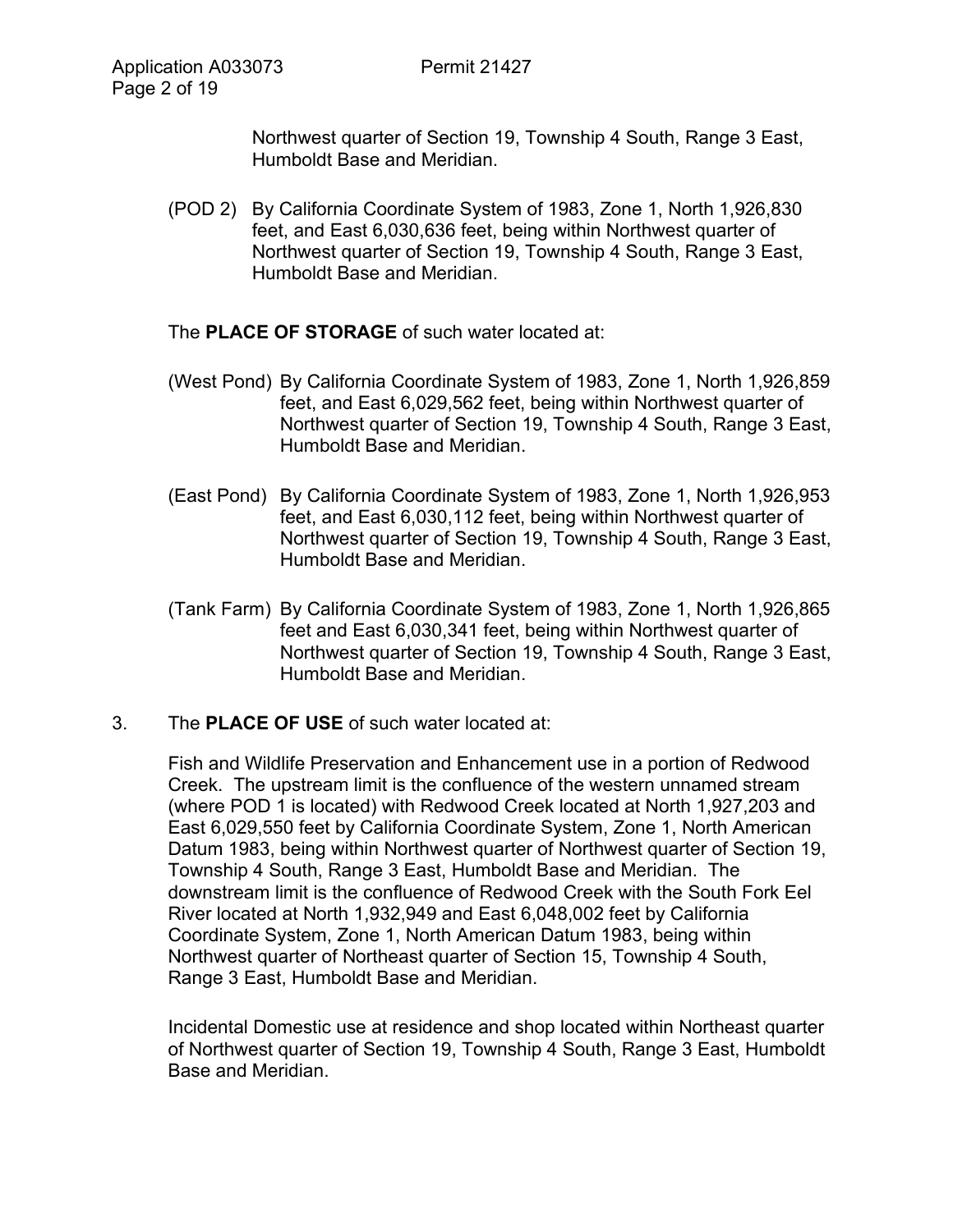Incidental Stockwatering, Incidental Fish and Wildlife Preservation and Enhancement, and Incidental Fire Protection uses at two reservoirs located within Northwest quarter of Northwest quarter of Section 19, Township 4 South, Range 3 East, Humboldt Base and Meridian.

The place of use is shown on maps dated September 14, 2021, and September 22, 2021 on file with the State Water Board.

4. The water appropriated shall be limited to the quantity which can be beneficially used and shall not exceed **20 acre-feet per year** by storage to be collected from December 1 of each year to April 30 of the succeeding year.

(Term Code: 0000005C)

5. No water shall be collected to storage outside of the specified season to offset evaporation and seepage losses or for any other purpose.

(Term Code: 0000005I)

- 6. The maximum rate of diversion to offstream storage under this right is subject to the following conditions:
	- a. The maximum combined rate of diversion from both PODs shall not exceed 1 percent of the flow in Redwood Creek as determined at a gage located at North 1,927,203 feet and East 6,029,550 feet by California Coordinate System of 1983, Zone 1; and,
	- b. The maximum combined rate of diversion from both PODs shall not exceed 220 gallons per minute.

(Term Code: 0000005J)

7. Construction work and complete application of the water to the authorized use shall be prosecuted with reasonable diligence and completed by December 31, 2037.

(Term Code: 0000009)

8. Based on the information in the Division's files, water has not been used under a claimed existing right on the place of use. If right holder exercises a claimed existing right on the place of use authorized by this right without prior approval from the State Water Board, right holder shall forfeit this water right.

(Term Code: 0000021C)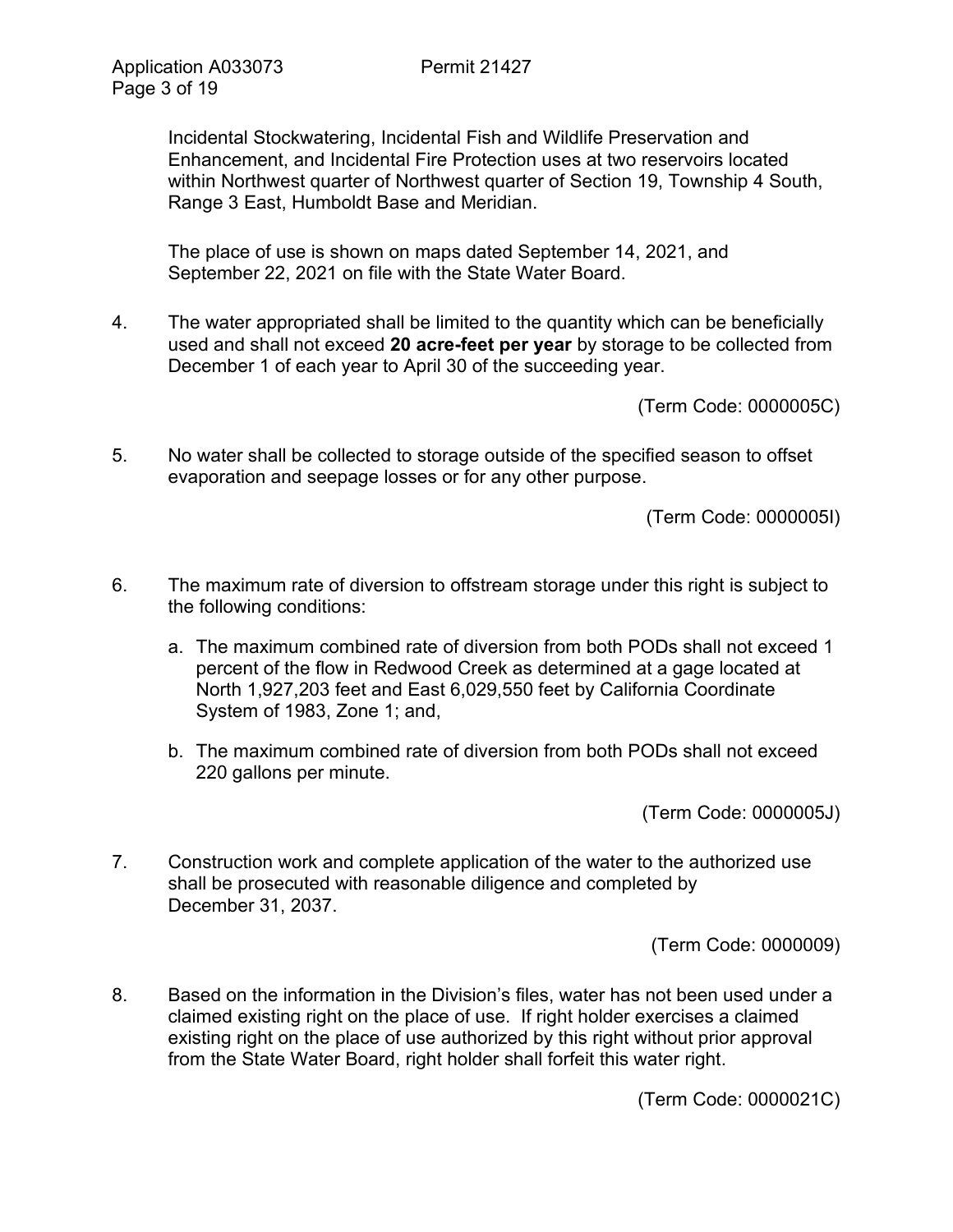9. After the initial filling of the storage reservoirs, the right under this permit extends only to water necessary to keep the reservoirs full by replacing water beneficially used and water lost by evaporation and seepage and to refill if emptied for necessary maintenance or repair. Such right shall be exercised only during the authorized diversion season.

(Term Code: 0000041)

10. Right holder shall comply with the measuring and monitoring requirements as specified in the terms of this right or any reporting requirements by statute, order, policy, regulation, decision, judgment or probationary designation. The more stringent requirement shall control in each instance where there is a conflict or inconsistency between the requirements. Right holder shall comply with the measuring and monitoring requirements of chapter 2.8, title 23, California Code of Regulations.

(Term Code: 0060046)

- 11. Diversion of water under this right at each of the PODs is subject to the following conditions:
	- a. No water shall be diverted at POD 1 or POD 2 unless the flow in Redwood Creek is at or above 5 cubic feet per second as determined at a gage located at North 1,927,203 feet and East 6,029,550 feet by California Coordinate System of 1983, Zone 1;
	- b. No water shall be diverted at POD 1 unless the flow at POD 1 is at or above 5 gallons per minute; and,
	- c. No water shall be diverted from POD 2 unless the flow at POD 2 is at or above 1 gallon per minute.

(Term Code: 0000060)

12. In order to prevent degradation of the quality of water during and after construction of the project, prior to commencement of construction, right holder shall file a report pursuant to Water Code section 13260 and shall comply with all waste discharge requirements imposed by the Regional Water Quality Control Board, North Coast Region, or by the State Water Board.

(Term Code: 0000100)

13. No debris, soil, silt, cement that has not set, oil, or other such foreign substance will be allowed to enter into or be placed where it may be washed by rainfall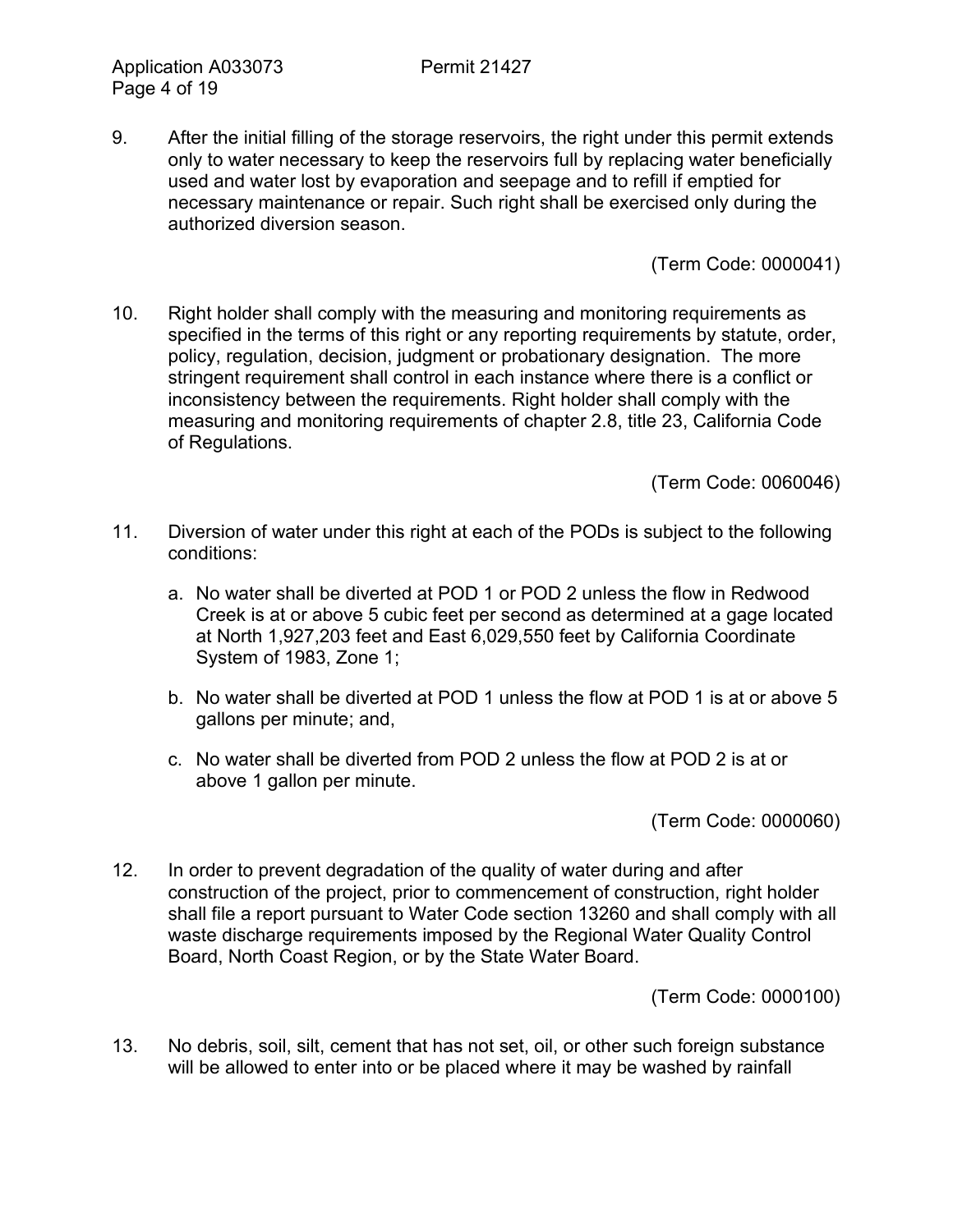runoff into the waters of the State. When operations are completed, any excess materials or debris shall be removed from the work area.

(Term Code: 0000208)

14. No water shall be diverted under this right unless right holder is operating the water diversion facilities for PODs 1 and 2 with fish screens satisfactory to the Deputy Director for Water Rights. The fish screens shall be designed and maintained in accordance with the screening criteria of the National Marine Fisheries Service. Right holder shall provide evidence that demonstrates that the fish screens are in good condition with the annual report and whenever requested by the Division of Water Rights.

(Term Code: 0000213)

- 15. In accordance with the project design as described in Humboldt County's Mitigated Negative Declaration for the protection of fish and amphibian species during construction activities, right holder shall implement an aquatic species relocation plan that includes the following capture and relocation activities prior to dewatering a construction site:
	- a. Fish relocation and dewatering activities shall only occur between June 15 and November 1 of each year.
	- b. Fish relocation shall be performed by a qualified fisheries biologist, with all necessary State and Federal permits. Captured fish shall be moved to the nearest appropriate site outside of the work area. A record shall be maintained of all fish rescued and moved. The record shall include the date of capture and relocation, the method of capture, the location of the relocation site in relation to the project site, and the number and species of fish captured and relocated. The record shall be provided to CDFW within two weeks of the completion of the work season or project, whichever comes first.
	- c. Prior to capturing fish, the most appropriate release location(s) shall be determined. These would have water temperatures similar to the capture location and ample habitat area for dispersal.
	- d. A block net will be installed at the upstream end of the work area to keep fish from entering from above.
	- e. If a single thread channel with surface flow is present, fish would initially be hazed downstream using beach seines and dip nets. A block net would then be installed at the downstream end of the work area to keep fish from reentering. At least three sweeps will be conducted to deplete the area of fish as best as possible without handling.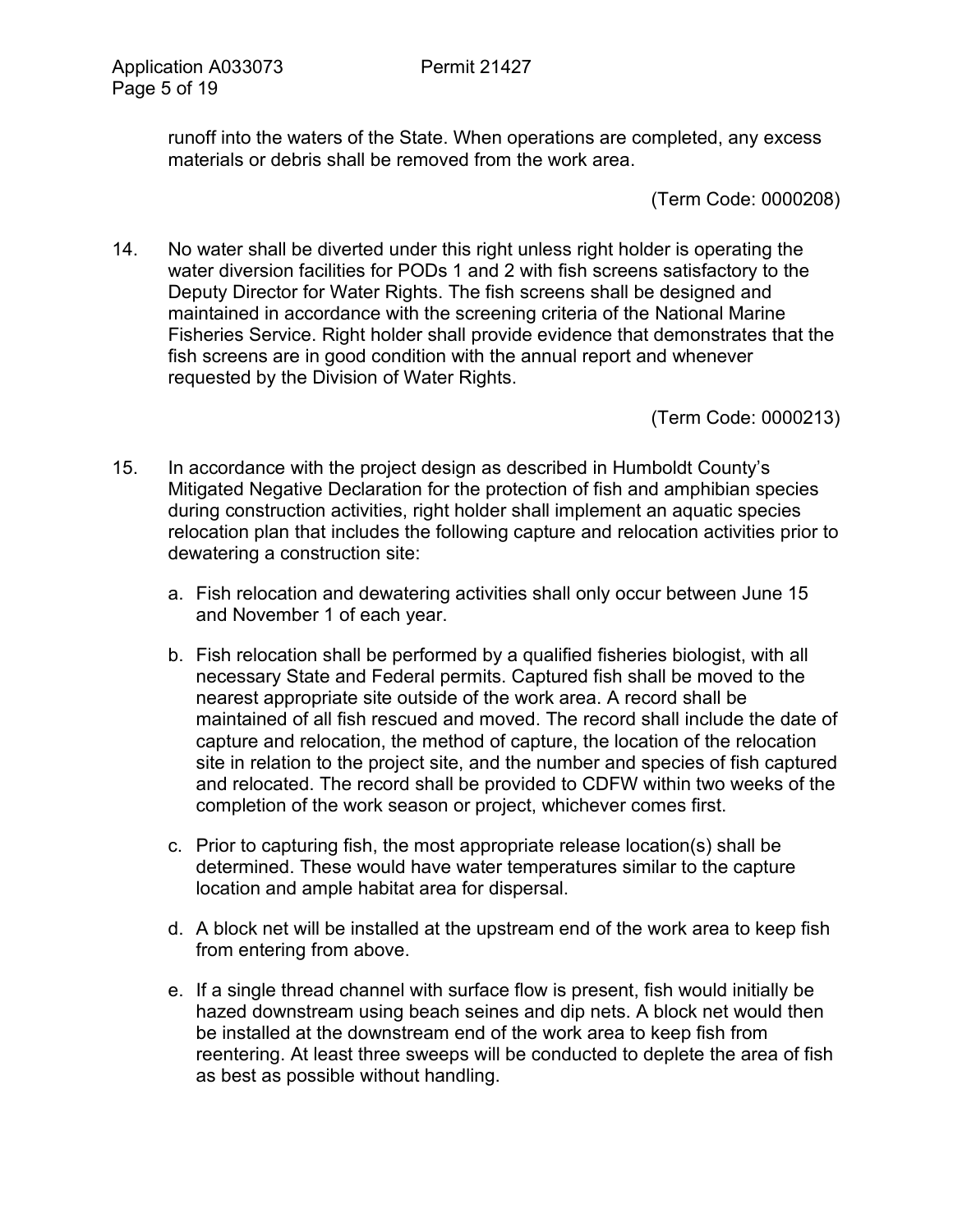- f. Once sweeping in completed, the cofferdam and flow bypass would be installed. Pumping of the work area could then commence.
- g. Any remaining fish would become concentrated in deep locations and would be removed using dipnets, seining, or hand capture as water depth continues to decrease.
- h. Electrofishing would only occur as a last resort. If deemed necessary, electrofishing shall be conducted by properly trained personnel following NOAA Guidelines for Electrofishing Waters Containing Salmonids Listed under the Endangered Species Act, June 2000.
- i. Handling of salmonids shall be minimized. However, when handling is necessary, always wet hands or nets prior to touching fish.
- j. Temporarily hold fish in cool, shaded, aerated water in a container with a lid. Provide aeration with a battery-powered external bubbler. Protect fish from jostling and noise and do not remove fish from this container until time of release.
- k. Air and water temperatures shall be measured periodically. A thermometer shall be placed in holding containers and, if necessary, periodically conduct partial water changes to maintain a stable water temperature. If water temperature reaches or exceeds 18°C, fish shall be released, and rescue operations ceased.
- l. Overcrowding in containers shall be avoided by having at least two containers and segregating young-of-year (YOY) fish from larger age-classes to avoid predation. Larger amphibians, such as Pacific giant salamanders, shall be placed in the container with larger fish. If fish are abundant, the capturing of fish and amphibians shall cease periodically and shall be released at the predetermined locations.
- m. Anesthetization or measuring fish shall be avoided.
- n. If feasible, initial fish relocation efforts shall be performed several days prior to the start of construction. This provides the fisheries biologist an opportunity to return to the work area and perform additional electrofishing passes immediately prior to construction. In many instances, additional fish will be captured that eluded the previous day's efforts.
- o. If mortality during relocation exceeds three percent, capturing efforts shall be stopped and the appropriate agencies shall be contacted immediately.
- p. In regions of California with high summer temperatures, relocation activities shall be performed in the morning when the temperatures are cooler.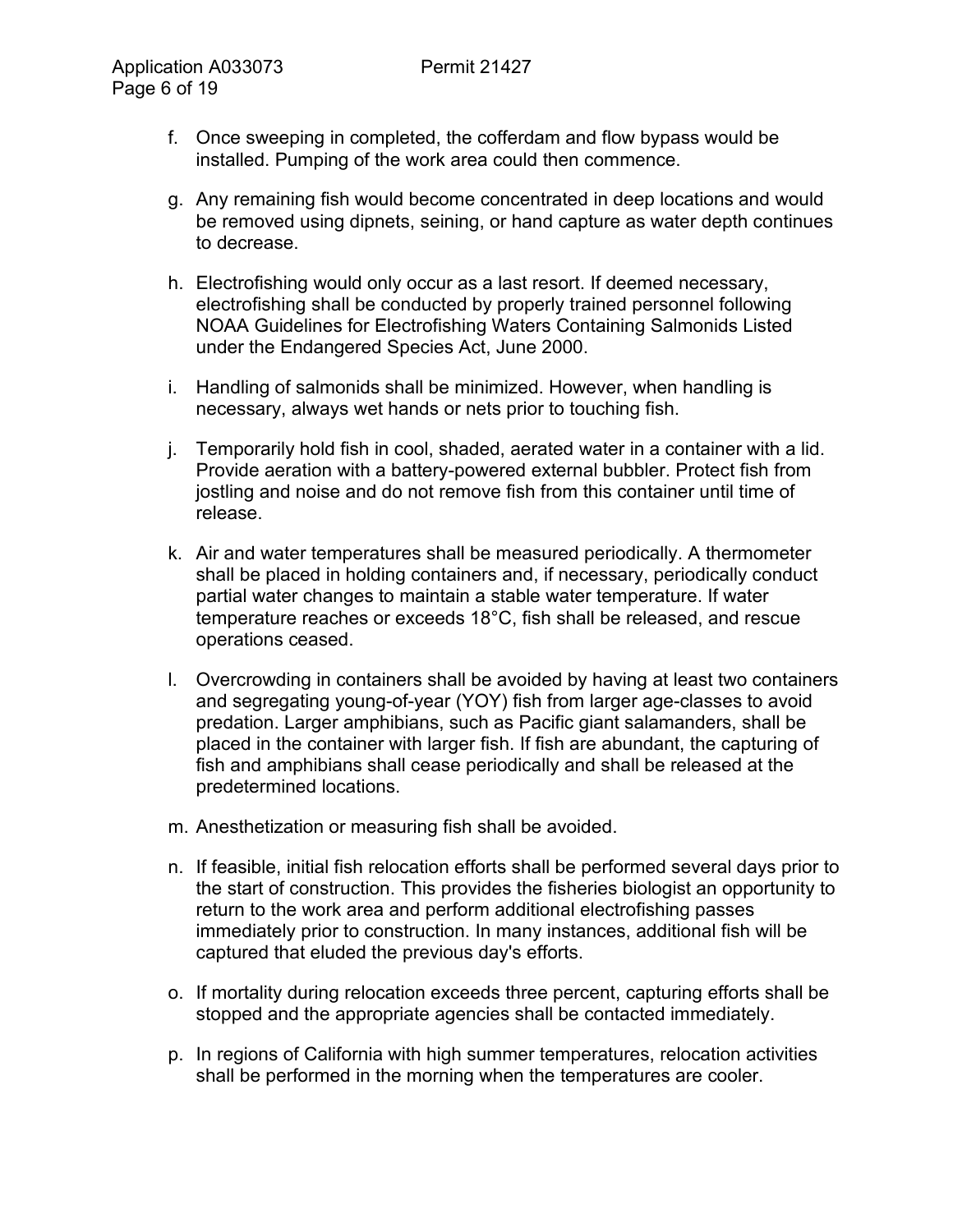- q. The Permittee shall minimize the amount of wetted stream channel that is dewatered at each individual project site to the fullest extent possible.
- r. Additional measures to minimize injury and mortality of salmonids during fish relocation and dewatering activities shall be implemented as described in Part IX, pages 52 and 53 of the California Salmonid Stream Habitat Restoration Manual.
- s. If these measures cannot be implemented, or the project actions proposed at a specific work site cannot be modified to prevent or avoid potential impacts to anadromous salmonids or their habitat, then activity at that work site shall be discontinued.

- 16. In accordance with mitigation measures taken from Humboldt County's Mitigated Negative Declaration for project construction activities to avoid, minimize, or mitigate indirect sediment-related impacts on special-status species and their habitat, as well as impacts to the ability of fish to migrate between habitat units, right holder shall comply with the following requirements:
	- a. The use of cofferdams will contain any turbid water produced during the project within the work area, thereby avoiding impacts on downstream salmonids. Any turbid water within the confined work areas would be pumped to a receiving site outside the channel or to tanks. Any turbid water within the work area would be allowed to settle prior to removal of the cofferdams, thereby minimizing downstream effects on salmonids.
	- b. Discharge of sediment will be controlled and minimized with the implementation of best management practices (BMPs) on all disturbed soils that have the potential to discharge into area watercourses. Applicable BMPs include, but are not limited to, installation of silt fences, straw wattles, and placement of seed-free rice straw. BMPs will be installed at all access points to the work sites, which will minimize the potential for sediment delivery and deleterious effects on salmonids.
	- c. All gully stabilization work will be conducted when the individual sites are dry (i.e., no surface water).
	- d. A June 15 to November 1 instream work window will be established to allow time for young-of-the-year salmonids to be very mobile and capable of avoiding injury. The work window will also allow downstream migration of smolts to be completed prior to any project-related channel disturbance taking place. In addition, the work window coincides with the summer low-flow season during which flow in the creek will be at its summer base flow. Finally,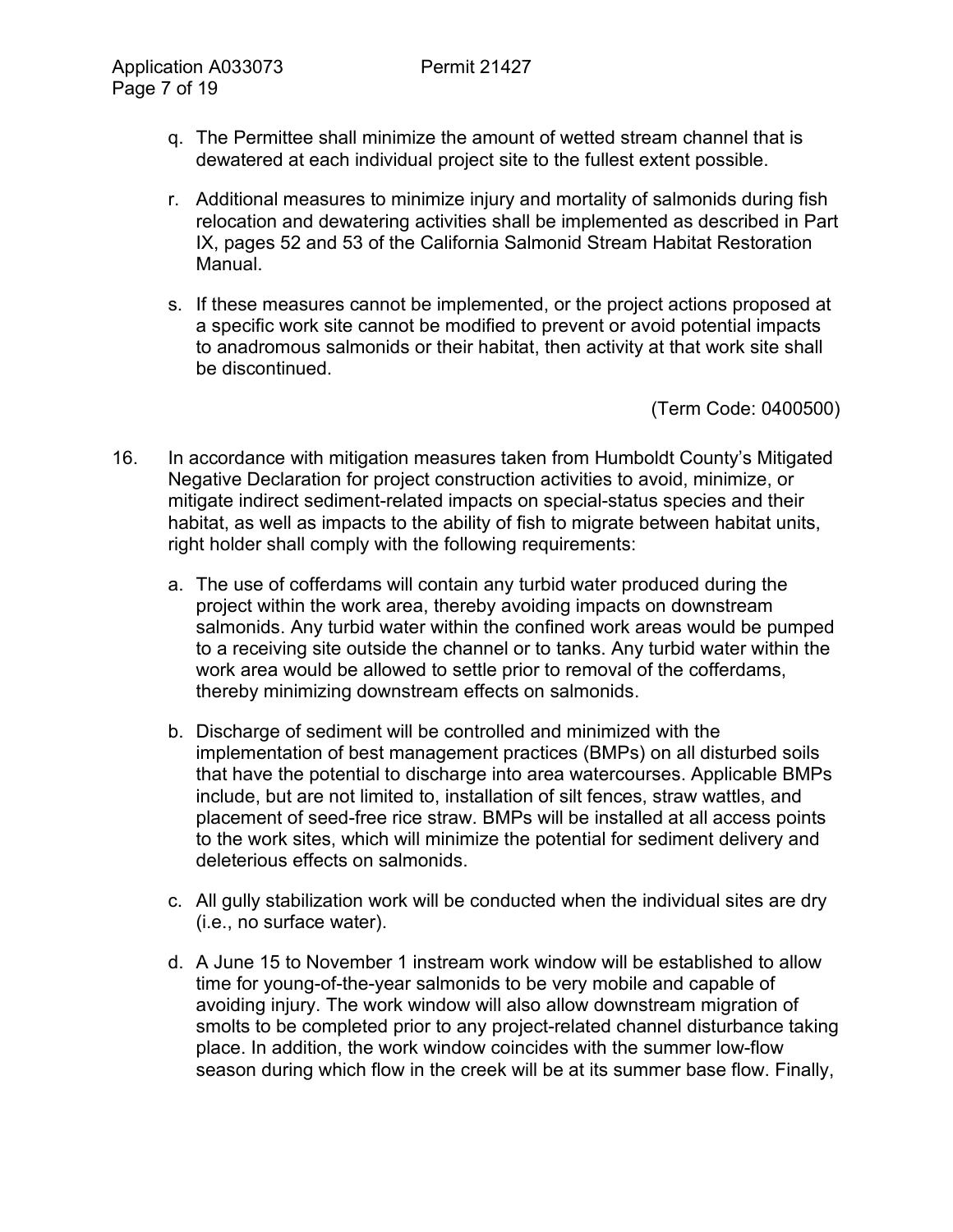the November 1 date will ensure all work is done prior to the rainy season and arrival of any upstream migrating adult salmonids.

e. Prior to the initiation of any instream work in areas with surface water, a qualified biologist will survey the site to determine fish presence. The biologist will implement an aquatic species removal and relocation plan to move any fish or amphibians that may be in work sites to suitable habitat downstream. Block nets will be installed to prevent fish from reentering the work area. Any fish remaining in the work area will be captured by hand, dip net, or as a last resort, using a backpack electrofisher. Cofferdams will be constructed in the channel at sites where streamflow is present. Water will then be diverted around the work area.

(Term Code: 0400500)

- 17. In accordance with mitigation measures taken from Humboldt County's Mitigated Negative Declaration for project construction activities to protect foothill yellowlegged frogs, right holder shall comply with the following requirements:
	- a. A foothill yellow-legged frog egg mass survey will be conducted in May prior to the construction season to determine if breeding occurs within the project reaches.
	- b. A visual observation survey of the project areas will be conducted within two weeks prior to the start of construction to determine if adult and juvenile foothill yellow-legged frogs are present in the project area.
	- c. If foothill yellow-legged frogs are present, then a qualified biologist approved by the California Department of Fish and Wildlife will be present immediately prior to the start of construction to remove any frogs and relocate them in suitable habitat.
	- d. Project manager or qualified designee will conduct daily morning inspections of the area slated for work to determine if amphibians entered the areas overnight. Any individuals will be captured and relocated prior to the start of the day's work.

- 18. In accordance with mitigation measures taken from Humboldt County's Mitigated Negative Declaration for project construction activities to protect red-bellied newts, right holder shall comply with the following requirements:
	- a. Sufficient terrestrial woody debris will be left in place to maintain the habitat supporting viable population of red-bellied newt during operations within the riparian areas.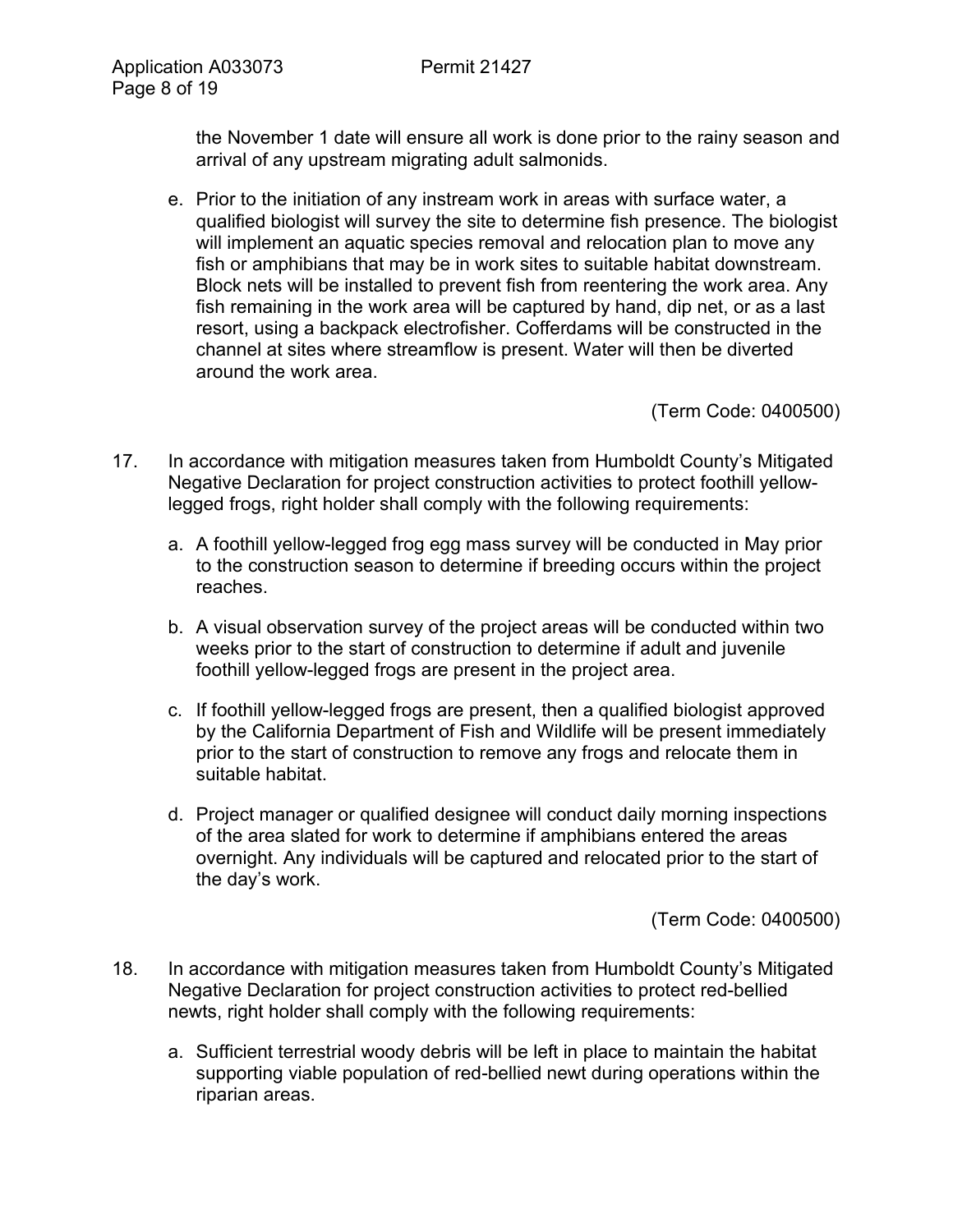b. Prior to the initiation of any instream work in areas with surface water, a qualified biologist will survey the site to determine larval newt presence. If red-bellied newts are present, then a qualified biologist approved by the California Department of Fish and Wildlife will be present immediately prior to the start of operations to remove any individuals and relocate them in suitable habitat.

(Term Code: 0400500)

- 19. In accordance with mitigation measures taken from Humboldt County's Mitigated Negative Declaration for project construction activities to protect western pond turtles, right holder shall comply with the following requirement:
	- a. Prior to the initiation of any instream work in areas with surface water, a qualified biologist will survey the site to determine turtle presence. The biologist will capture and relocate any turtle that may be in work sites to suitable habitat downstream. Block nets will be installed to prevent turtles from reentering the work area.

- 20. In accordance with project design components as described in Humboldt County's Mitigated Negative Declaration and in order to avoid bullfrogs from infesting the project sites, right holder shall comply with the following requirements:
	- a. Landowner and resident education is one of the most important strategies, as people have been known to intentionally introduce bullfrogs to local bodies of water as a source of food.
	- b. Monitoring of project sites will also be very important as early detection, before populations can get established, is a key component of control. Monitoring will be conducted as per Exhibit A in Appendix I of the Basis of Design Report: Bullfrog Monitoring and Management Plan.
	- c. If needed, the off-channel ponds may be drained. The California Department of Fish and Wildlife recommends draining of ponds if invasive bullfrogs are present to interrupt their life cycle. According to research by Doubledee et al, 2007, "Bullfrogs, Disturbance Regimes, and the Persistence of California Red-Legged Frogs", draining of ponds can be effective for bullfrog management if draining occurs at least every 2 years.
	- d. If annual monitoring shows that bullfrogs are present, active measures will be taken in consultation with the California Department of Fish and Wildlife and will follow the methods described in Exhibit A in Appendix I of the Basis of Design Report: Bullfrog Monitoring and Management Plan.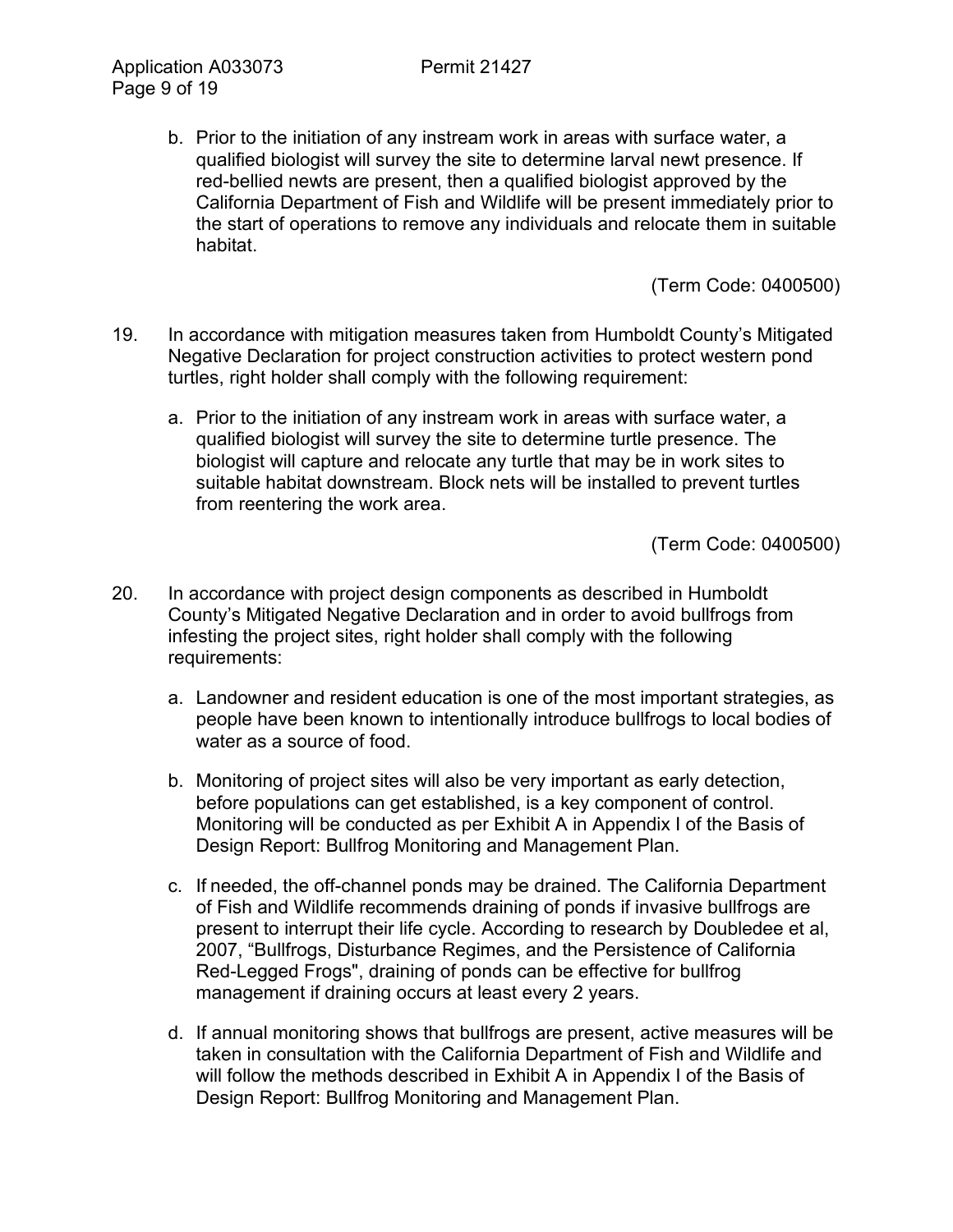- 21. In accordance with mitigation measures taken from Humboldt County's Mitigated Negative Declaration for project construction activities in order to minimize impacts on riparian habitat, right holder shall comply with the following requirements:
	- a. Planting of seedlings shall begin after December 1, or when sufficient rainfall has occurred to ensure the best chance of survival of the seedlings, but in no case after April 1.
	- b. Any disturbed banks shall be fully restored upon completion of construction. Revegetation shall be done using native species. Planting techniques can include seed casting, hydroseeding, or live planting methods using the techniques in Part XI of the California Salmonid Stream Habitat Restoration Manual.
	- c. Disturbed and compacted areas shall be re-vegetated with native plant species. The species shall be comprised of a diverse community structure that mimics the native riparian corridor. Planting ratio shall be 2:1 (two plants to every one removed). Unless otherwise specified, the standard for success is 80 percent survival of plantings or 80 percent ground cover for broadcast planting of seed after a period of 3 years.
	- d. To ensure that the spread or introduction of invasive exotic plants shall be avoided to the maximum extent possible, equipment shall be cleaned of all dirt, mud, and plant material prior to entering a work site. When possible, invasive exotic plants at the work site shall be removed. Areas disturbed by project activities will be restored and planted with native plants.
	- e. Mulching and seeding shall be done on all exposed soil which may deliver sediment to a stream. Soils exposed by project operations shall be mulched to prevent sediment runoff and transport. Mulches shall be applied so that not less than 90% of the disturbed areas are covered. All mulches, except hydromulch, shall be applied in a layer not less than two (2) inches deep. Where feasible, all mulches shall be kneaded or tracked-in with track marks parallel to the contour, and tackified as necessary to prevent excessive movement. All exposed soils and fills, including the downstream face of the road prism adjacent to the outlet of culverts, shall be reseeded with a mix of native grasses common to the area, free from seeds of noxious or invasive weed species, and applied at a rate which will ensure establishment.
	- f. If erosion control mats are used in re-vegetation, they shall be made of material that decomposes. Erosion control mats made of nylon plastic, or other non-decomposing material shall not be used.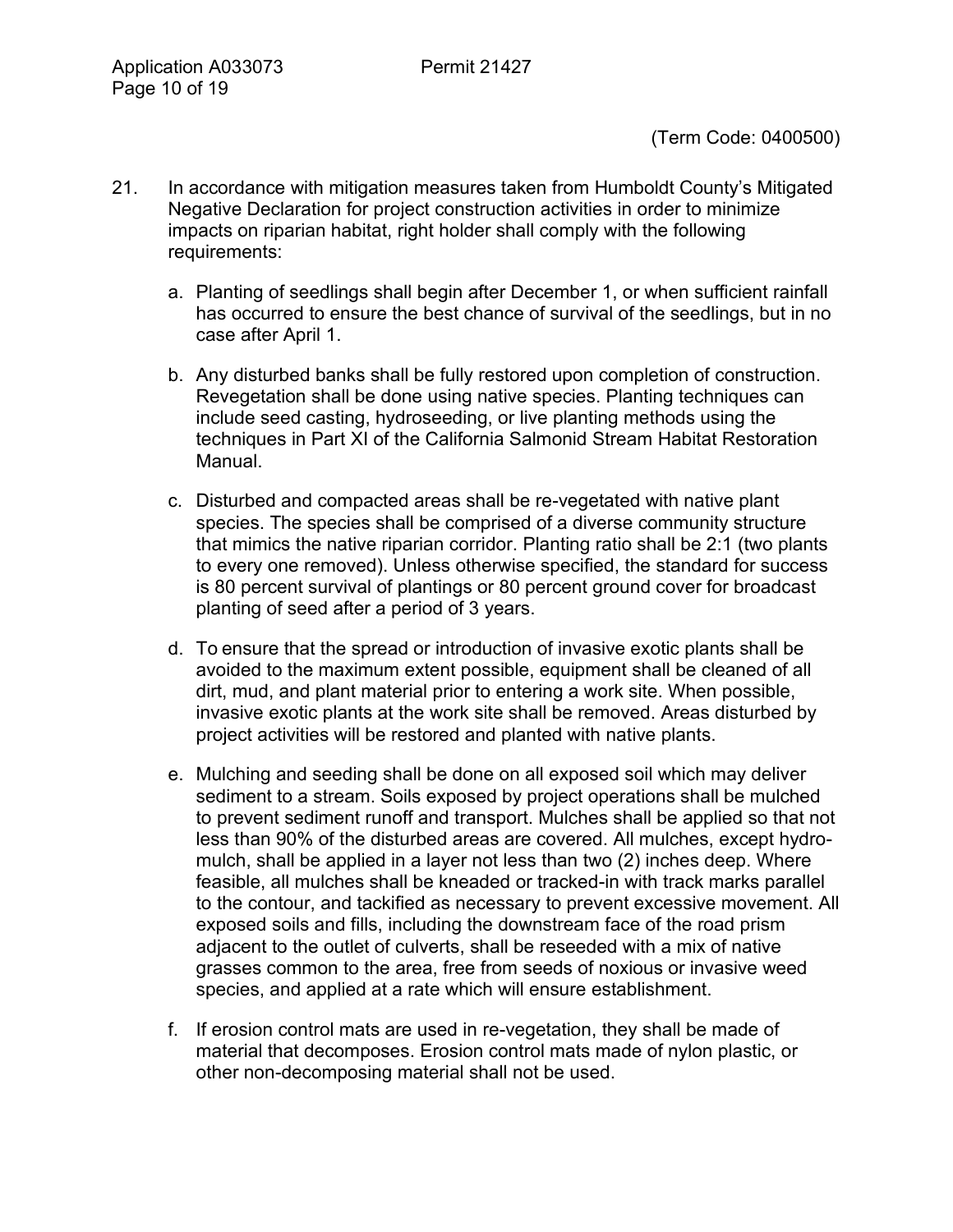g. If riparian vegetation is to be removed with chainsaws, the right holder shall use saws that operate with vegetable-based bar oil.

- 22. In accordance with mitigation measures taken from Humboldt County's Mitigated Negative Declaration for project construction activities to avoid impacts due to soil erosion, right holder shall comply with the following requirements:
	- a. Work sites shall be winterized at the end of each day to minimize the eroding of unfinished excavations when significant rains are forecasted. Winterization procedures shall be supervised by a professional trained in erosion control techniques and involve taking necessary measures to minimize erosion on unfinished work surfaces. Winterization includes the following: smoothing unfinished surfaces to allow water to freely drain across them without concentration or ponding; compacting unfinished surfaces where concentrated runoff may flow with an excavator bucket or similar tool, to minimize surface erosion and the formation of rills; and installation of culverts, silt fences, and other erosion control devices where necessary to convey concentrated water across unfinished surfaces, and trap exposed sediment before it leaves the work site.
	- b. Effective erosion control measures shall be in-place at all times during construction. Construction shall not begin until all temporary erosion controls (i.e., straw bales or silt fences that are effectively keyed-in) are in place down slope or down stream of project activities within the riparian area. Erosion control measures shall be maintained throughout the construction period. If continued erosion is likely to occur after construction is completed, then appropriate erosion prevention measures shall be implemented and maintained until erosion has subsided.
	- c. An adequate supply of erosion control materials (gravel, straw bales, shovels, etc.) shall be maintained onsite to facilitate a quick response to unanticipated storm events or emergencies.
	- d. Upon project completion, all exposed soil present in and around the project site shall be stabilized within 7 days. Soils exposed by project operations shall be mulched to prevent sediment runoff and transport. Mulches shall be applied so that not less than 90% of the disturbed areas are covered. All mulches, except hydro-mulch, shall be applied in a layer not less than two (2) inches deep. Where feasible, all mulches shall be kneaded or tracked-in with track marks parallel to the contour, and tackified as necessary to prevent excessive movement. All exposed soils and fills, including the downstream face of the road prism adjacent to the outlet of culverts, shall be reseeded with a mix of native grasses common to the area, free from seeds of noxious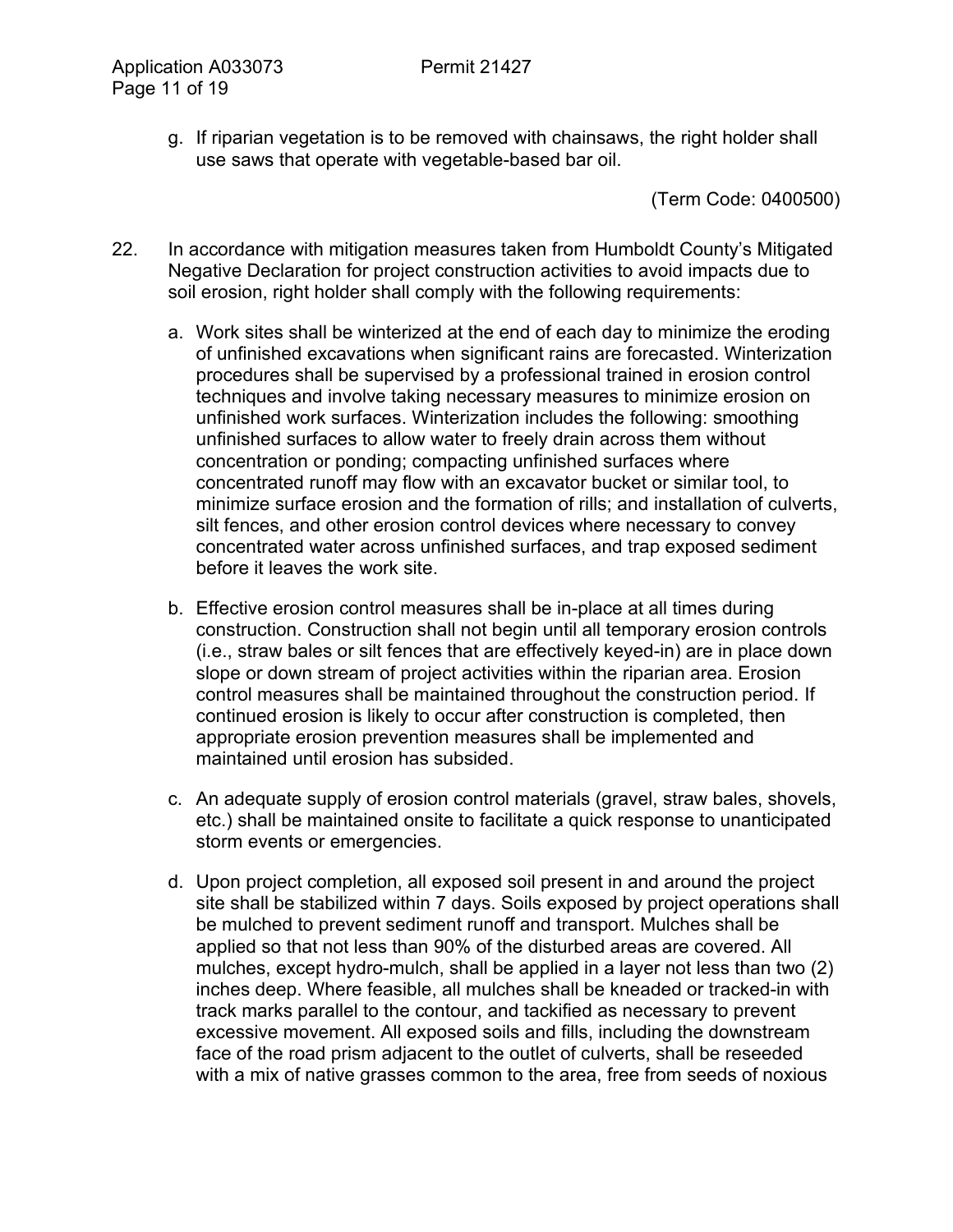or invasive weed species, and applied at a rate which will ensure establishment.

- 23. In accordance with mitigation measures taken from Humboldt County's Mitigated Negative Declaration for project construction activities to avoid impacts from routine use, disposal, or accidental release of hazardous materials, right holder shall comply with the following requirements:
	- a. Heavy equipment that will be used in these activities will be maintained according to a maintenance and repair schedule and will be inspected for leakage of coolant and petroleum products and repaired, if necessary, before work is started.
	- b. When operating vehicles in wetted portions of the stream channel, or where wetland vegetation, riparian vegetation, or aquatic organisms may be destroyed, the responsible party shall, at a minimum, do the following:
		- i. All equipment shall be cleaned to remove external oil, grease, dirt, or mud. Wash sites shall be located in upland locations so that dirty wash water does not flow into the stream channel or adjacent wetlands;
		- ii. Check and maintain on a daily basis any vehicles to prevent leaks of materials that, if introduced to water, could be deleterious to aquatic life, wildlife, or riparian habitat;
		- iii. Take precautions to minimize the number of passes through the stream and to avoid increasing the turbidity of the water to a level that is deleterious to aquatic life; and
		- iv. Allow the work area to rest to allow the water to clear after each individual pass of the vehicle that causes a plume of turbidity above background levels, resuming work only after the stream has reached the original background turbidity levels.
	- c. All equipment operators shall be trained in the procedures to be taken should an accident occur. Prior to the onset of work, the right holder shall prepare a Spill Prevention/Response plan to help avoid spills and allow a prompt and effective response should an accidental spill occur. All workers shall be informed of the importance of preventing spills. Operators shall have spill clean-up supplies on site and be knowledgeable in their proper deployment.
	- d. All activities performed in or near a stream will have absorbent materials designed for spill containment and cleanup at the activity site for use in case of an accidental spill. In an event of a spill, work shall cease immediately. Clean-up of all spills shall begin immediately. The responsible party shall notify the State Office of Emergency Services at 1-800-852-7550 and the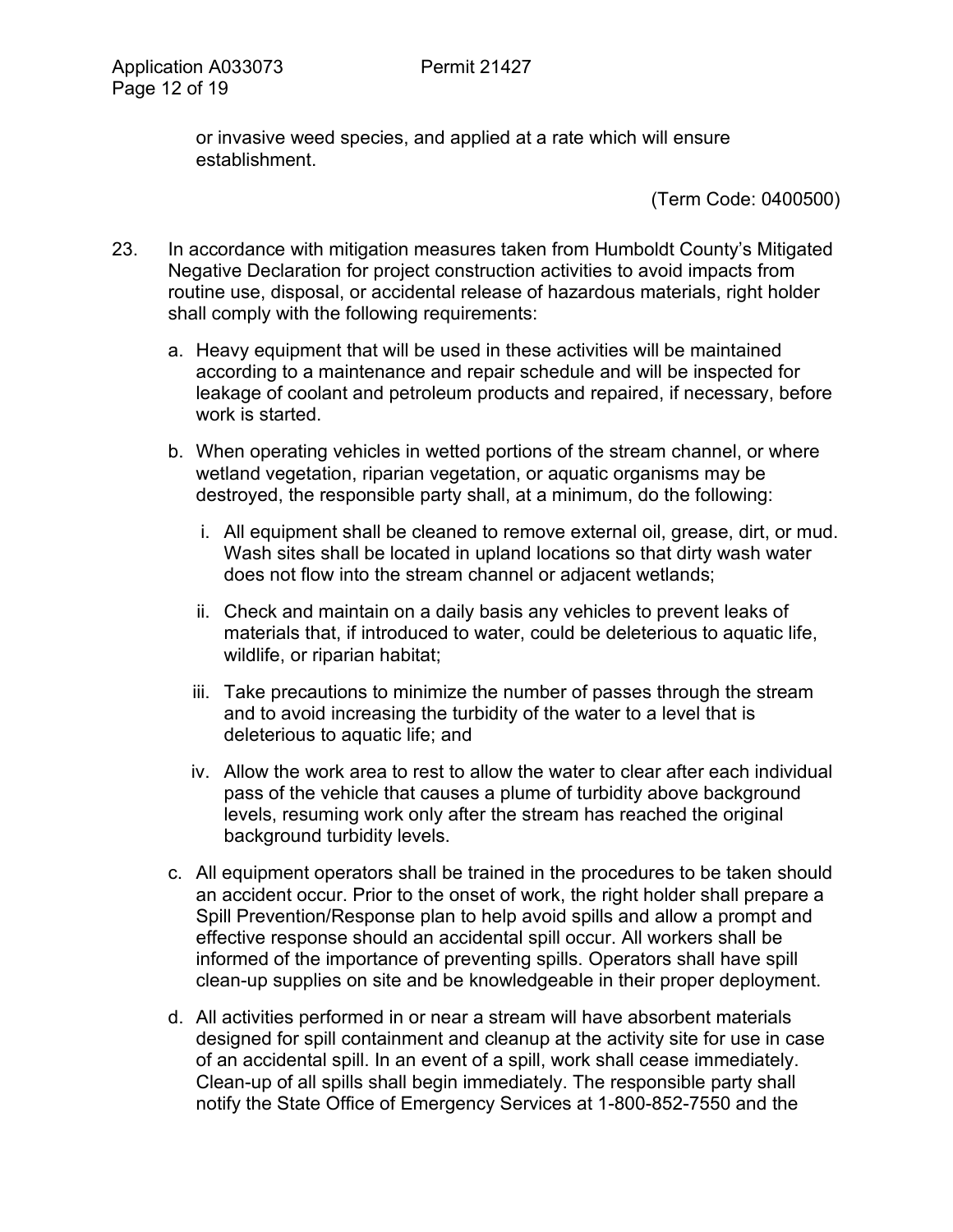California Department of Fish and Wildlife immediately after any spill occurs and shall consult with the California Department of Fish and Wildlife regarding clean-up procedure.

- e. All fueling and maintenance of vehicles and other equipment and staging areas shall occur outside of Streamside Management Areas and place fuel absorbent mats under pump while fueling. The United States Army Corps of Engineers and the California Department of Fish and Wildlife will ensure contamination of habitat does not occur during such operations. Prior to the onset of work, the right holder shall prepare a plan to allow a prompt and effective response to any accidental spills. All workers will be informed of the importance of preventing spills and of the appropriate measures to take should a spill occur.
- f. Location of staging/storage areas for equipment, materials, fuels, lubricants, and solvents, will be located outside of the streams high water channel and associated riparian area. The number of access routes, number and size of staging areas, and the total area of the work site activity shall be limited to the minimum necessary to complete the restoration action. To avoid contamination of habitat during restoration activities, trash will be contained, removed, and disposed of throughout the project.
- g. Petroleum products, fresh cement, and other deleterious materials shall not enter the stream channel.
- h. Stationary equipment such as motors, pumps, generators, compressors, and welders, located within the dry portion of the stream channel or adjacent to the stream, will be positioned over drip-pans.

(Term Code: 0400500)

- 24. In accordance with a mitigation measure taken from Humboldt County's Mitigated Negative Declaration for project operations to assure that project activities are in compliance with water quality standards and to avoid impacts on water quality, right holder shall comply with the following requirement:
	- a. Project operations will be adaptively managed based on flow, temperature and aquatic habitat monitoring results. These monitoring results will be presented to regulatory agency staff on an annual basis and/or as required by final permit conditions. In coordination with regulatory agency staff, the project team will adapt project operations as necessary to optimize aquatic habitat benefits resulting from the project while reducing impacts to a less than significant level. This may include changes to diversion timing/rates, changes to flow release timing/rates, and/or other changes to project operations.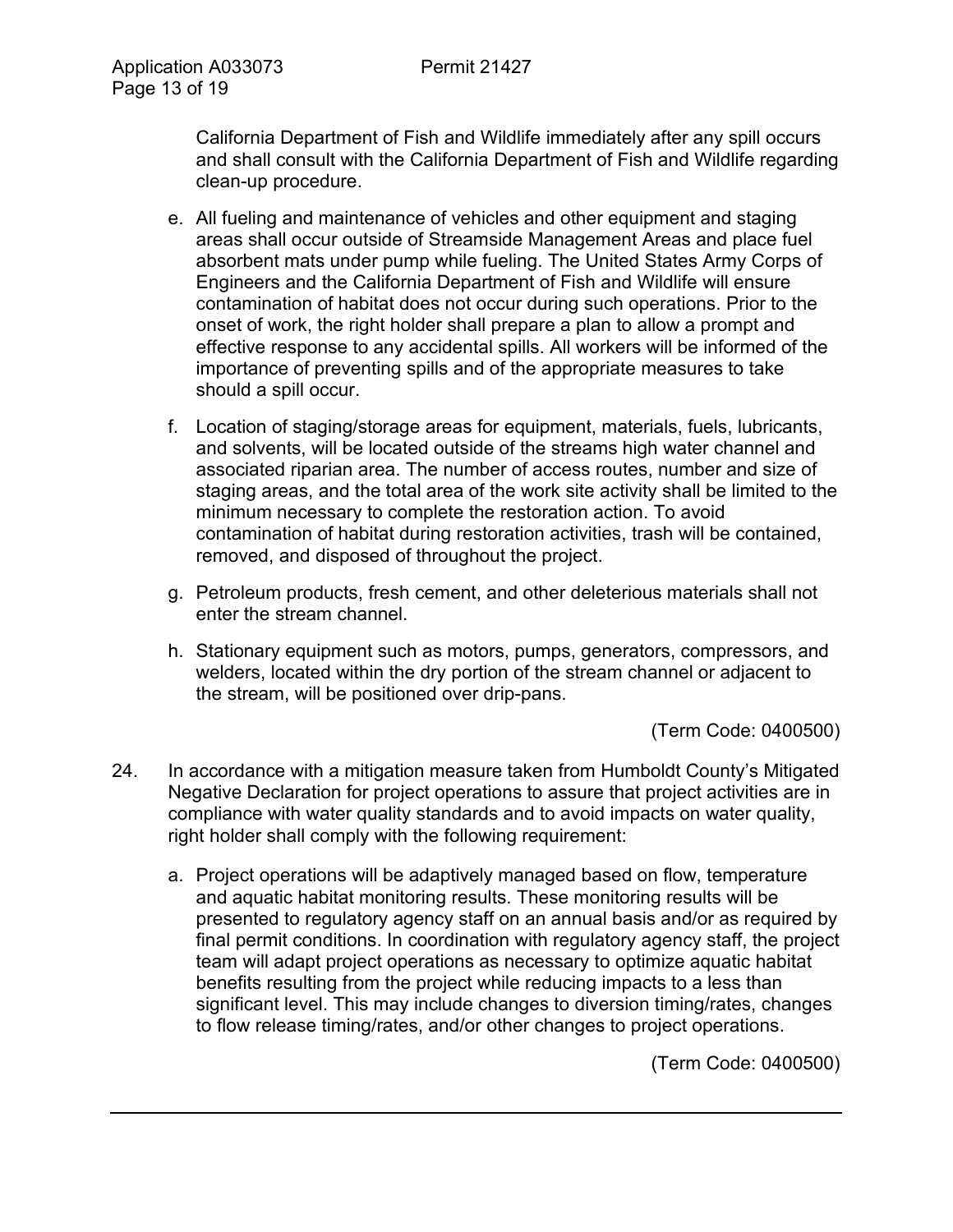## **THIS RIGHT IS ALSO SUBJECT TO THE FOLLOWING TERMS AND CONDITIONS:**

A. Right holder is on notice that: (1) failure to timely commence or complete construction work or beneficial use of water with due diligence, (2) cessation or partial cessation of beneficial use of water, or (3) failure to observe any of the terms or conditions of this right, may be cause for the State Water Board to consider revocation (including partial revocation) of this right. (Cal. Code Regs., tit. 23, § 850.)

(Term Code: 0000016)

B. Right holder is on notice that when the State Water Board determines that any person is violating, or threatening to violate, any term or condition of a right, the State Water Board may issue an order to that person to cease and desist from that violation. (Wat. Code, § 1831.) Civil liability may be imposed administratively by the State Water Board pursuant to Wat. Code, § 1055, or may be imposed by the superior court. The Attorney General, upon the request of the board, shall petition the superior court to impose, assess, and recover those sums. (Wat. Code, § 1846.)

(Term Code: 0000017)

C. Right holder is not authorized to make any modifications to the location of diversion facilities, place of use or purposes of use, or make other changes to the project that do not conform with the terms and conditions of this right, prior to submitting a change petition and obtaining approval of the State Water Board.

(Term Code: 0000018)

D. Once the time to develop beneficial use of water ends under this permit, right holder is not authorized to increase diversions beyond the maximum annual amount diverted or used during the authorized development schedule prior to submitting a time extension petition and obtaining approval of the State Water Board.

(Term Code: 0000019)

E. The amount of water for consideration when issuing a license shall be limited to only the amount of water diverted and applied to beneficial use in compliance with the terms and conditions of this right, as determined by the State Water Board. (Wat. Code, § 1610.)

(Term Code: 0000006)

F. Right holder shall measure the amount of water beneficially used under this right using devices and/or methods satisfactory to the Deputy Director for Water Rights. In order to demonstrate compliance with the beneficial use monitoring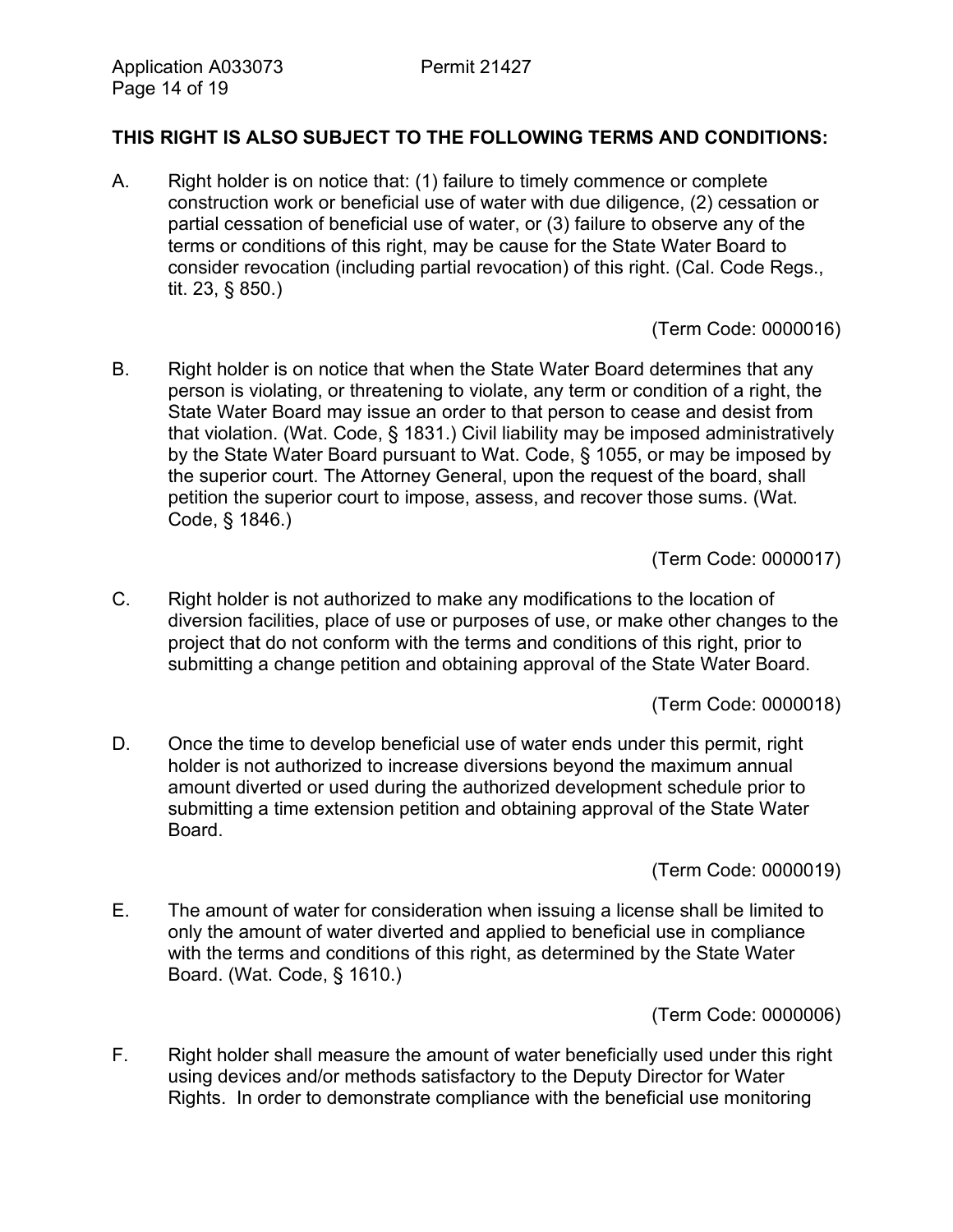requirements of this right, right holder shall provide evidence that the devices and/or methods are functioning properly, in a manner satisfactory to the Deputy Director of Water Rights, within thirty days of first use of the device and/or method, with the reports required by chapter 2.7, title 23, California Code of Regulations, and whenever requested by the Division of Water Rights.

(Term Code: 0000015)

G. Right holder shall comply with the reporting requirements as specified in the terms of this right or any reporting requirements by statute, order, policy, regulation, decision, judgment, or probationary designation. The more stringent requirement shall control in each instance where there is conflict or inconsistency between the requirements.

Right holder shall comply with the reporting requirements of chapter 2.7, title 23, California Code of Regulations.

Right holder shall promptly submit any reports, data, or other information that may reasonably be required by the State Water Board, including but not limited to documentation of water diversion and beneficial use under this right and documentation of compliance with the terms and conditions of this right.

(Term Code: 0000010)

H. No water shall be diverted under this right unless right holder is operating in accordance with a compliance plan, satisfactory to the Deputy Director for Water Rights. Said compliance plan shall specify how right holder will comply with the terms and conditions of this right. Right holder shall comply with all reporting requirements in accordance with the schedule contained in the compliance plan.

(Term Code: 0000070)

- I. Right holder shall grant, or secure authorization through right holder's right of access to property owned by another party, the staff of the State Water Board, and any other authorized representatives of the State Water Board the following:
	- 1. Entry upon property where water is being diverted, stored or used under a right issued by the State Water Board or where monitoring, samples and/or records must be collected under the conditions of this right;
	- 2. Access to copy any records at reasonable times that are kept under the terms and conditions of a right or other order issued by State Water Board;
	- 3. Access to inspect at reasonable times any project covered by a right issued by the State Water Board, equipment (including monitoring and control equipment), practices, or operations regulated by or required under this right; and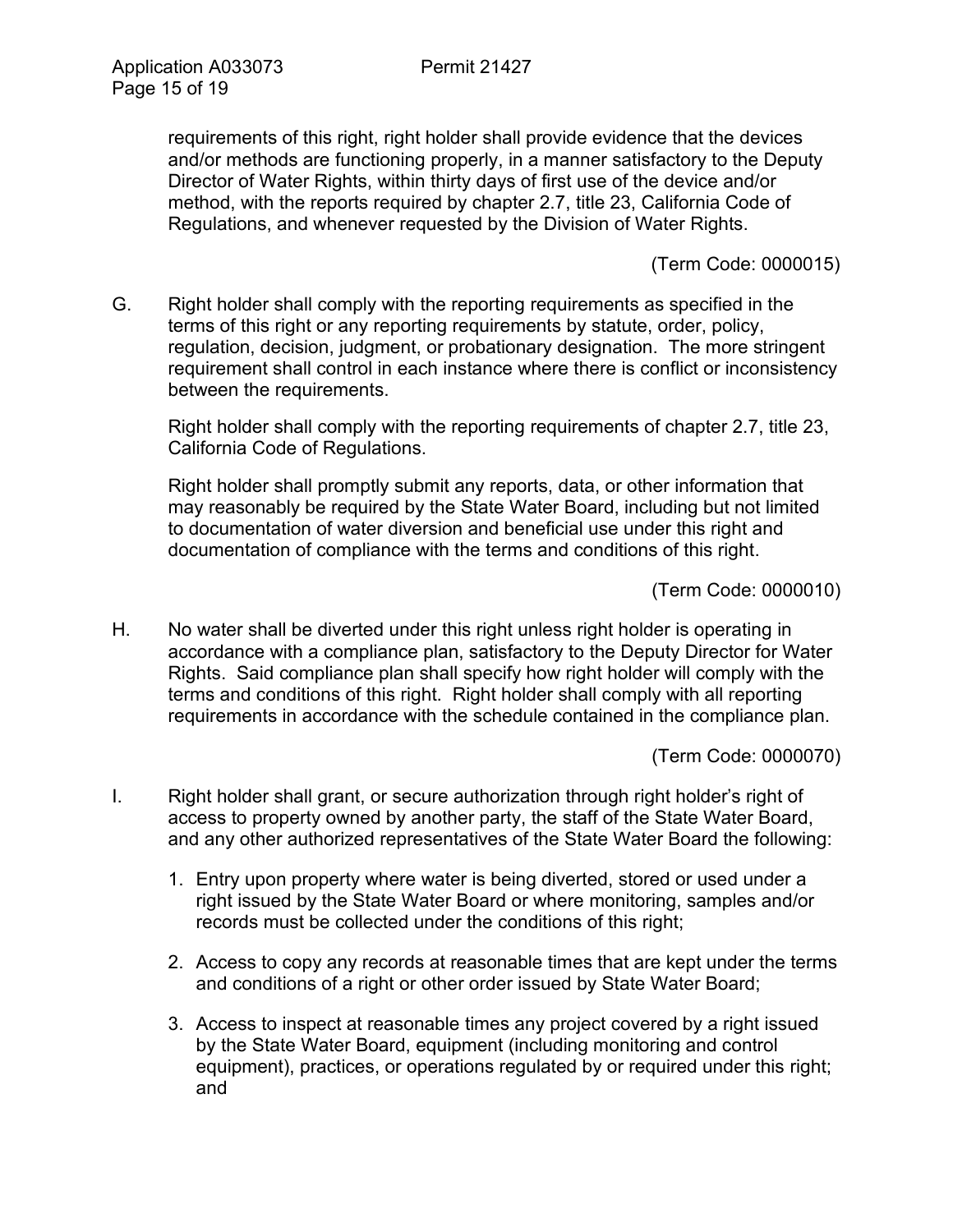4. Access to photograph, sample, measure, and monitor at reasonable times for the purpose of ensuring compliance with a right or other order issued by State Water Board, or as otherwise authorized by the Water Code.

(Term Code: 0000011)

J. This right shall not be construed as conferring right of access to any lands or facilities not owned by right holder.

(Term Code: 0000022)

K. All rights are issued subject to available flows. Inasmuch as the source contains treated wastewater, imported water from another stream system, or return flow from other projects, there is no guarantee that such supply will continue.

(Term Code: 0000025)

L. This right does not authorize diversion of water dedicated by other right holders under a senior right for purposes of preserving or enhancing wetlands, habitat, fish and wildlife resources, or recreation in, or on, the water. (Wat. Code, § 1707.) The Division of Water Rights maintains information about these dedications. It is right holders' responsibility to be aware of any dedications that may preclude diversion under this right.

(Term Code: 0000212)

M. No water shall be diverted or used under this right, and no construction related to such diversion shall commence, unless right holder has obtained and is in compliance with all necessary permits or other approvals required by other agencies. If an amended right is issued, no new facilities shall be utilized, nor shall the amount of water diverted or used increase beyond the maximum amount diverted or used during the previously authorized development schedule, unless right holder has obtained and is in compliance with all necessary requirements, including but not limited to the permits and approvals listed in this term.

Within 90 days of the issuance of this right or any subsequent amendment, Right holder shall prepare and submit to the Division of Water Rights a list of or provide information that shows proof of attempts to solicit information regarding the need for, permits or approvals that may be required for the project. At a minimum, right holder shall provide a list or other information pertaining to whether any of the following permits or approvals are required: (1) lake or streambed alteration agreement with the Department of Fish and Wildlife (Fish & G. Code, § 1600 et seq.); (2) Department of Water Resources, Division of Safety of Dams approval (Wat. Code, § 6002); (3) Regional Water Quality Control Board Waste Discharge Requirements (Wat. Code, § 13260 et seq.); (4) U.S. Army Corps of Engineers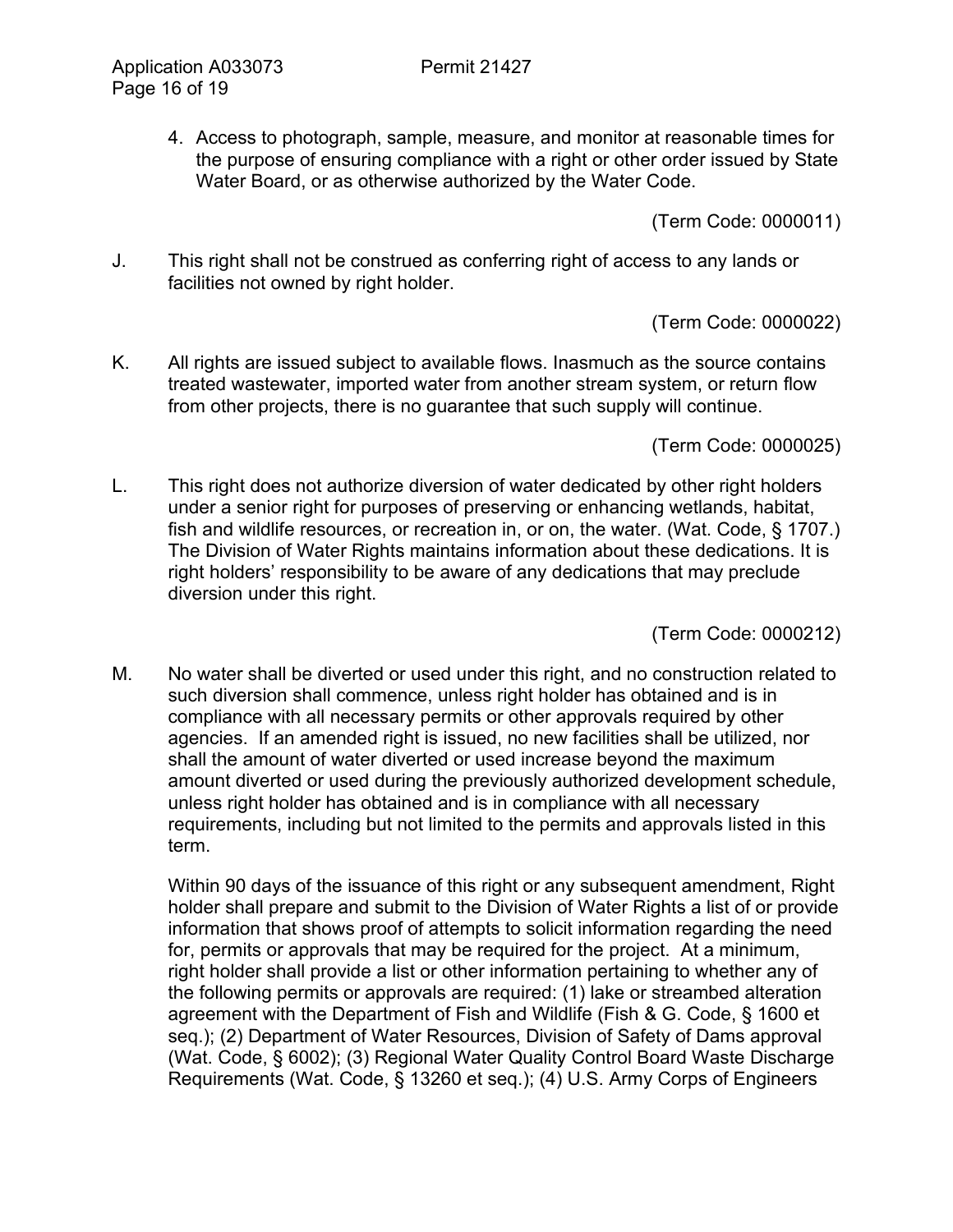Clean Water Act section 404 permit (33 U.S.C. § 1344); and (5) local grading permits.

Right holder shall, within 30 days of issuance of any permits, approvals or waivers, transmit copies to the Division of Water Rights.

(Term Code: 0000203)

N. Urban water suppliers shall comply with the Urban Water Management Planning Act (Wat. Code, § 10610 et seq.). An "urban water supplier" means a supplier, either publicly or privately owned, providing water for municipal purposes either directly or indirectly to more than 3,000 customers or supplying more than 3,000 acre-feet of water annually. All Urban Retail Water Suppliers shall comply with the provisions of Division 6, Part 2.55 (commencing with Chapter 9, section 10609.20) and Part 2.6 (commencing with Chapter 3, section 10608.34) of the Water Code. An "urban retail water supplier" means a water supplier, either publicly or privately owned, that directly provides potable municipal water to more than 3,000 end users or that supplies more than 3,000 acre-feet of potable water annually at retail for municipal purposes.

Agricultural water users and suppliers shall comply with the provision of Division 6, Part 2.55 of the Water Code and the Agricultural Water Management Planning Act (Water Code, § 10800 et seq.). An "agricultural water supplier" means a supplier, either publicly or privately owned, providing water (excluding recycled water) to 10,000 or more irrigated acres, including a supplier or contractor for water, regardless of the basis of right, which distributes or sells for ultimate resale to customers.

(Term Code: 0000029D)

O. Pursuant to Water Code sections 100 and 275 and the common law public trust doctrine, all rights and privileges under this right, including method of diversion, method of use, and quantity of water diverted, are subject to the continuing authority of the State Water Board in accordance with law and in the interest of the public welfare to protect public trust uses and to prevent waste, unreasonable use, unreasonable method of use, or unreasonable method of diversion of said water.

The continuing authority of the State Water Board may be exercised by imposing specific requirements over and above those contained in this right with a view to eliminating waste of water and to meeting the reasonable water requirements of right holder without unreasonable draft on the source. Right holder may be required to implement a water conservation plan, features of which may include but not necessarily be limited to (1) reusing or reclaiming the water allocated; (2) using water reclaimed by another entity instead of all or part of the water allocated; (3) restricting diversions so as to eliminate agricultural tailwater or to reduce return flow; (4) suppressing evaporation losses from water surfaces;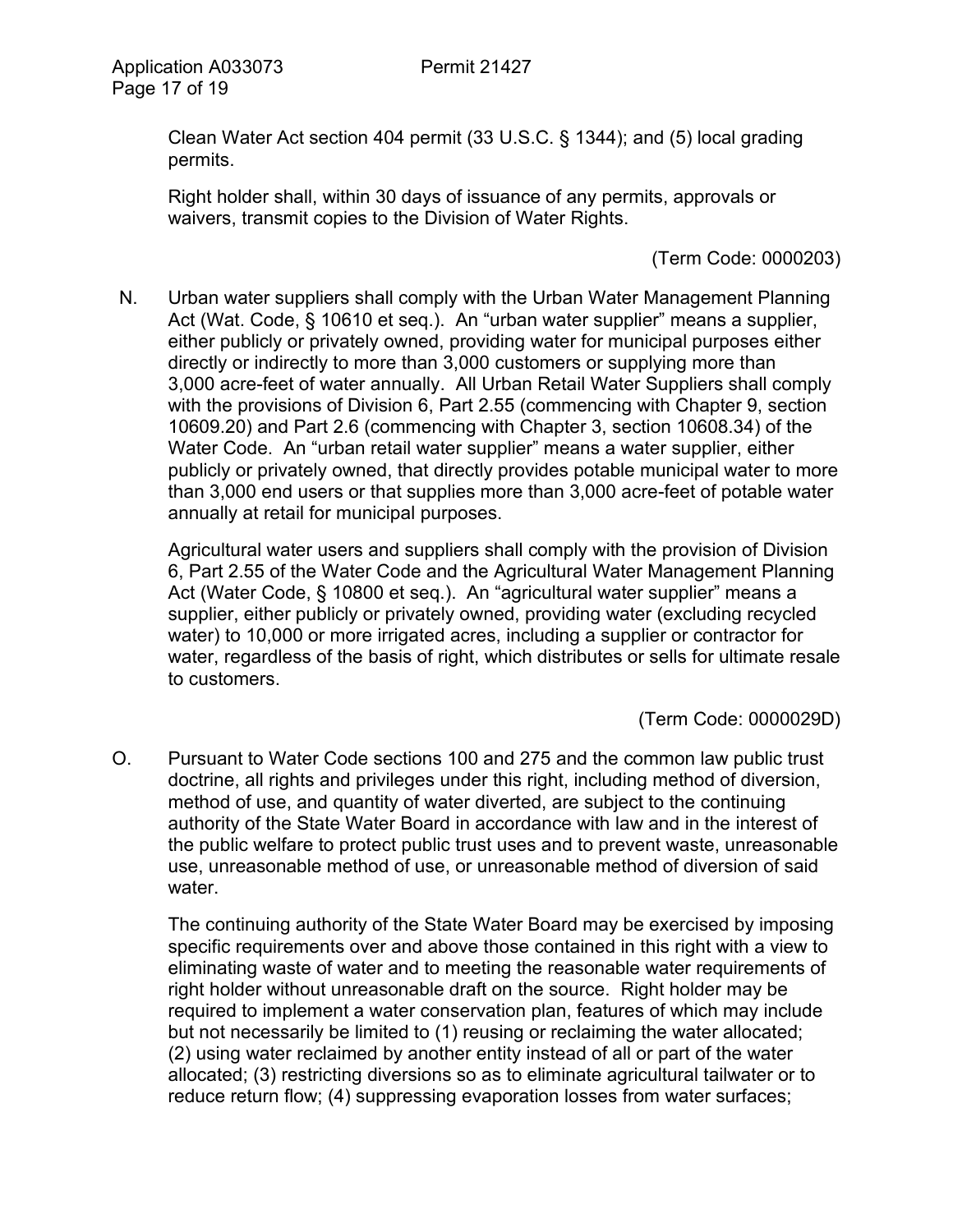(5) controlling phreatophytic growth; and (6) installing, maintaining, and operating efficient water measuring devices to assure compliance with the quantity limitations of this right and to determine accurately water use as against reasonable water requirements for the authorized project. No action will be taken pursuant to this paragraph unless the State Water Board determines, after notice to affected parties and opportunity for hearing, that such specific requirements are physically and financially feasible and are appropriate to the particular situation.

The continuing authority of the State Water Board also may be exercised by imposing further limitations on the diversion and use of water by right holder in order to protect public trust uses. No action will be taken pursuant to this paragraph unless the State Water Board determines, after notice to affected parties and opportunity for hearing, that such action is consistent with California Constitution, article X, section 2; is consistent with the public interest; and is necessary to preserve or restore the uses protected by the public trust.

(Term Code: 0000012)

P. The quantity of water diverted under this right is subject to modification by the State Water Board if, after notice to right holder and an opportunity for hearing, the State Water Board finds that such modification is necessary to meet water quality objectives in water quality control plans which have been or hereafter may be established or modified pursuant to Division 7 of the Water Code. No action will be taken pursuant to this paragraph unless the State Water Board finds that (1) adequate waste discharge requirements have been prescribed and are in effect with respect to all waste discharges which have any substantial effect upon water quality in the area involved, and (2) the water quality objectives cannot be achieved solely through the control of waste discharges.

(Term Code: 0000013)

Q. This right does not authorize any act which results in the taking of a candidate, threatened or endangered species or any act which is now prohibited, or becomes prohibited in the future, under either the California Endangered Species Act (Fish & G. Code, § 2050 et seq.) or the federal Endangered Species Act (16 U.S.C. § 1531 et seq.). If a "take" will result from any act authorized under this right, right holder shall obtain any required authorization for an incidental take prior to construction or operation of the project. Right holder shall be responsible for meeting all requirements of the applicable Endangered Species Act for the project authorized under this right.

(Term Code: 0000014)